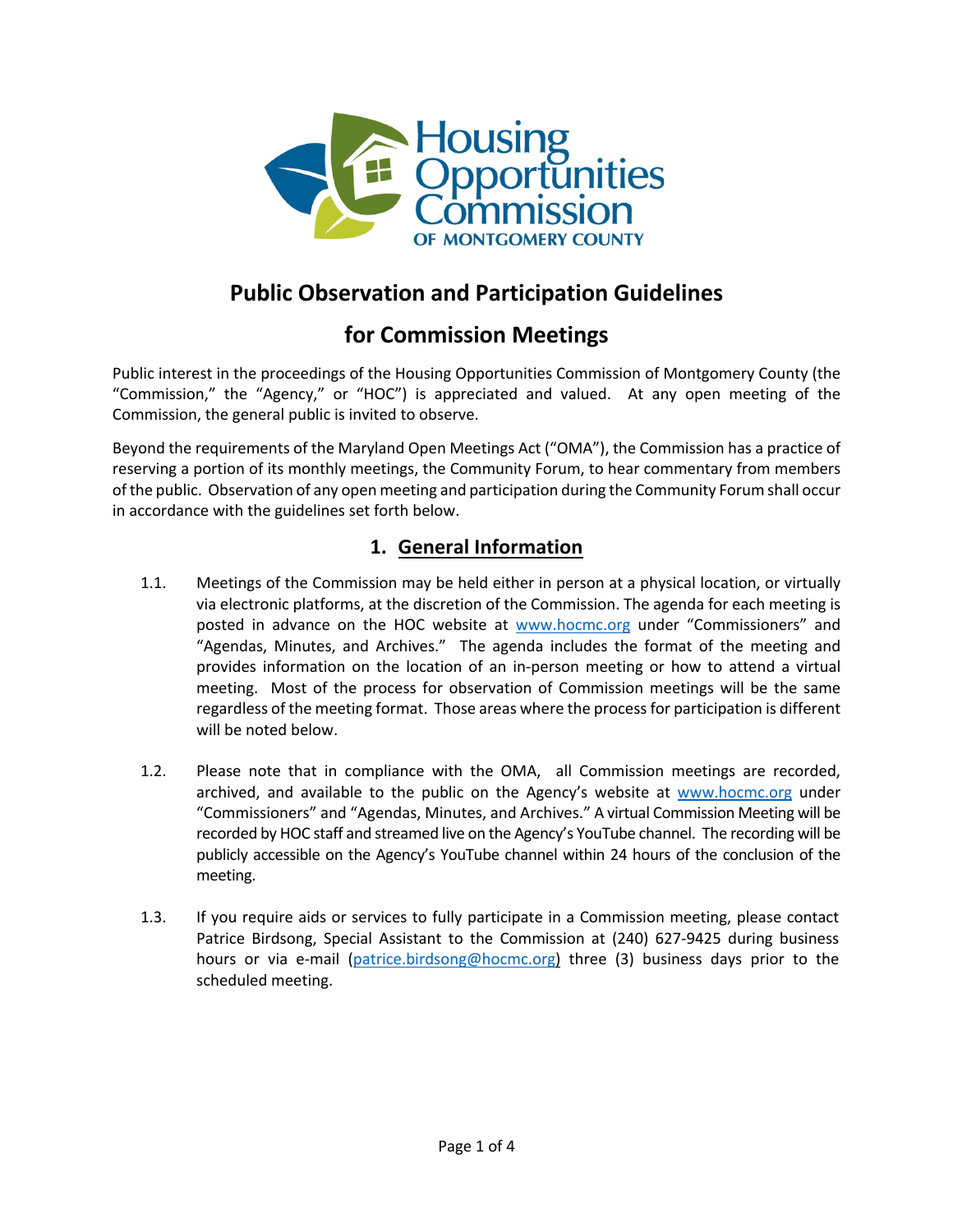## **2. General Guidelines for Observation**

- 2.1. Courteous, respectful, and civil behavior is expected from all persons attending a Commission meeting.
- 2.2. A person attending an open meeting of the Commission may not engage in any conduct that interferes with the conduct of business or with the safety of members of the public, staff, or Commissioners. In accordance with guidance from the OMA, a person attending an open meeting of the Commission may not engage in any conduct, including visual demonstrations, that disrupts the meeting or that interferes with the ability of members of the public to observe the meeting. Individuals who are disruptive may be given a warning, and, if necessary, will be removed from the meeting.

Abusive or intemperate language (written or verbal), and unsubstantiated allegations, personal attacks or threats leveled at Commissioners, staff, property managers, and other customers will be considered inappropriate and are prohibited.

#### **3. Community Forum Guidelines**

- 3.1. There are ten (10) time slots available for speakers during the thirty (30) minute Community Forum portion of the agenda. Registered speakers will have a maximum three (3) minutes during their designated time slot. The Community Forum will conclude when all designated registered speakers have been heard or at the expiration of thirty (30) minutes, whichever occurs first. Should more than ten persons seek to address the Commission during a meeting's Community Forum, of the ten (10) slots available, priority will be awarded in the following order:
	- 3.1.1. HOC customer issues (e.g. property residents, customers with subsidies, individuals on the Housing Path wait list) (Customers with specific property and/or program complaints or concerns may be referred to an appropriate Commission staff person for assistance);
	- 3.1.2. Items related to the current meeting agenda;
	- 3.1.3. Other HOC business.
- 3.2. To participate in the Community Forum, persons wishing to address the Commission must complete and submit the "Request to Address the Commission" Form found on the HOC website at least 24 hours prior to the start of the meeting.
- 3.3. Participants will be required to provide their full first and last name, a valid email address, and a valid telephone number so that staff can inform designated speakers of their selection to speak and time on the agenda.
- 3.4. Approved Community Forum speakers will be notified via phone or email no later than 12:00 pm (Noon) on the day of the Commission Meeting and provided the order in which to make comments.
- 3.5. If the speaker list has reached capacity, additional participants will be permitted to submit written comments using the link on the HOC website. Written comments are limited to two (2) pages typed, single-sided, on 8.5 x 11" paper, double-spaced, using 12-point font. Participants assigned designated Community Forum slots are also permitted to submit written comments up to two (2) pages typed, single-sided, on 8.5 x 11" paper, double-spaced, using 12-point font using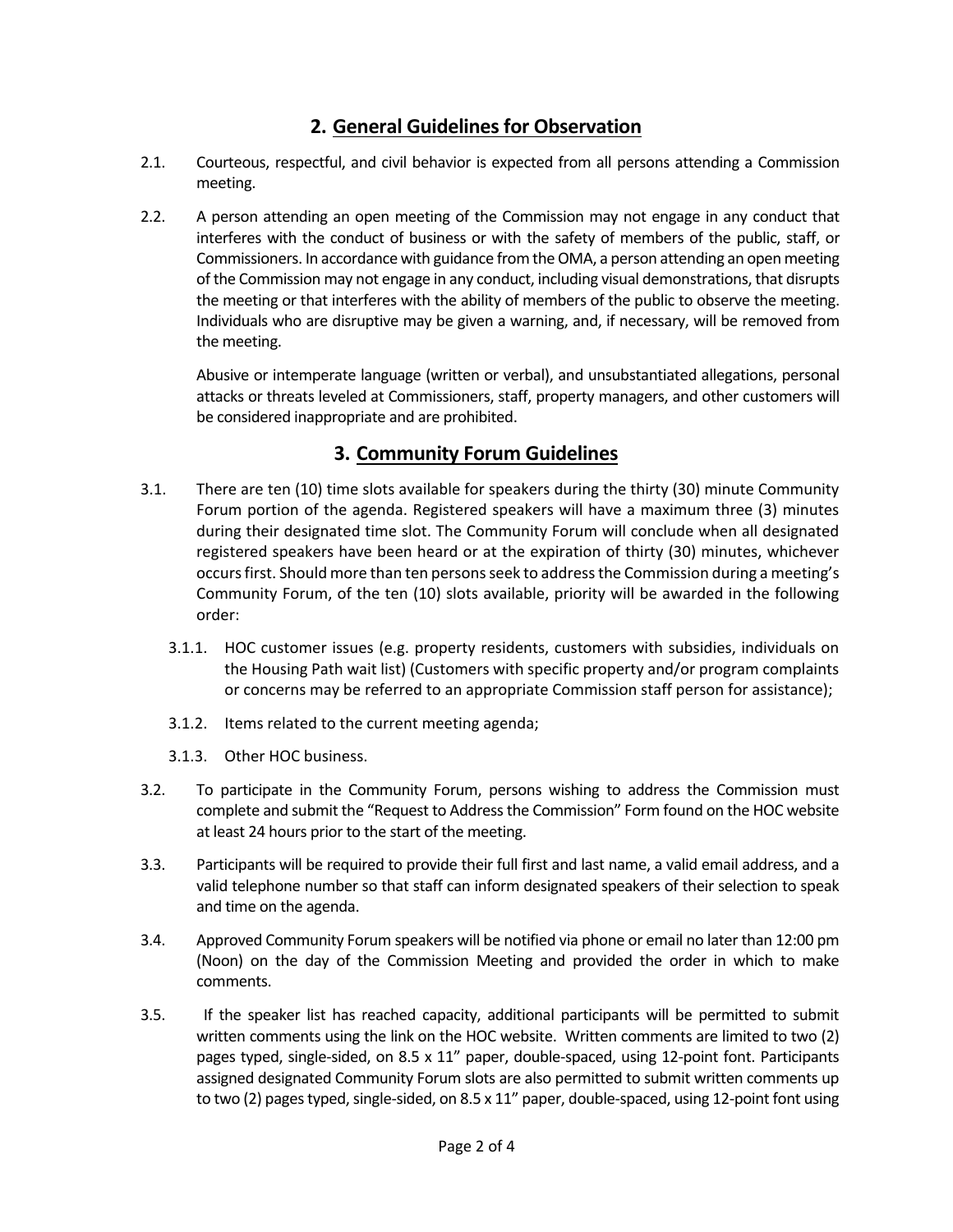the same link. Written comments will be provided to the Commissioners and Executive Director for review. Written materials will not be accepted or considered if they contain personal attacks, abusive or intemperate language, or if they are unrelated to HOC business or a speaker's oral commentary.

- 3.6. Comments should be addressed to the Commission as a whole, and not to individual Commissioners or staff. The Commission has the discretion to restrict comments that are inappropriate.
- 3.7. A tone will chime and HOC staff will mute the speaker's microphone when the speaker's time has expired.
- 3.8. Speakers may not yield time to another speaker.
- 3.9. Speakers are required to follow any regulation related to observation of Commission meetings or participation in the Community Forum in order to maintain their speaking slot. Failure to do so may result in the revocation of the speaker's registered time slot.
- 3.10. If the Commission votes to close a portion of the meeting and a member of the public desires to object, the person may verbally object (at an in-person meeting) or submit a written objection statement to the Special Assistant to the Commission or via the HOC website. The objection is handled per OMA requirements. Under the OMA, an objection by a member of the public has no bearing on the Agency's ability to continue with scheduled business and close the meeting.

## **4. Virtual Meetings**

- 4.1. Current technology requires all participants to provide an email address and a telephone number that they will use to participate in the virtual Community Forum. The telephone number will be used to identify and grant access to an approved speaker. If a telephone number is not provided, or if the participant does not use the listed phone number to participate in the Community Forum, that individual forfeits the opportunity to participate as a speaker.
- 4.2. All speakers are encouraged to join via phone at least 10 minutes prior to the start of the meeting (usually at 3:50 pm) to assure the technological connection is working. If a speaker is not present on the line at the start of the Commission Meeting (usually 4:00 p.m.), that speaker may forfeit the opportunity to participate as a speaker. Microphones will be muted by HOC staff until the speaker is called upon to speak during their designated turn.
- 4.3. When called upon, HOC staff will unmute the speaker's microphone and indicate when the speaker's time has begun. The speaker will state his or her name, and his or her title if representing an organization or association of individuals.

## **5. In-Person Meetings**

- 5.1. All speakers are encouraged to arrive at least 10 minutes prior to the start of the meeting (usually at 3:50 pm). If a speaker is not present at the start of the Commission meeting (usually 4:00 p.m.), that speaker may forfeit the opportunity to participate as a speaker. Cellular devices must be silenced.
- 5.2. All members of the public attending an in-person Commission meeting shall be seated in the chairs provided in the meeting or overflow room.